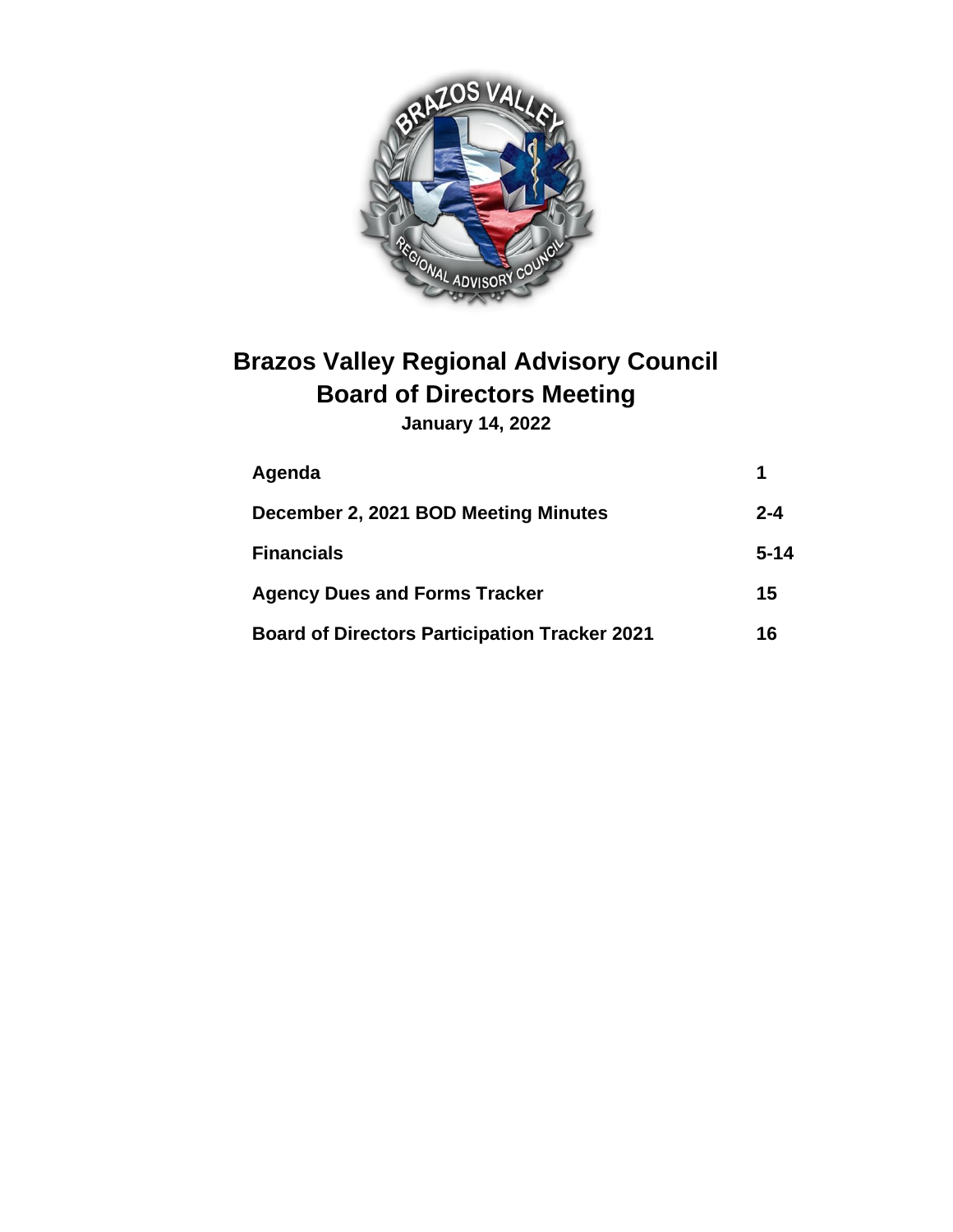## **AGENDA**

## **Brazos Valley Regional Advisory Council Board of Directors Meeting** 1000 JANUARY 14, 2022 CENTER FOR REGIONAL SERVICES BUILDING 3991 E. 29TH ST. BRYAN TX

ALT

N COU

- **I. Call to Order**
- **II. Introductions**
- **III. Approval of Board of Director's December 2, 2021 Meeting Minutes**
- **IV. Financial Report**
- **V. Executive Director Report**
	- A. BVRAC Agency Dues and Representation Forms
	- B. EMS County Update
	- C. RAC Chair Committee Meeting Brief
	- D. RAC Website Review

### **VI. Discussion and/or Action Items**

## **VII. Committee Reports**

- A. Education
	- 1. FCCS Course
- B. Pre-Hospital
- C. Hospital Care and Management/Acute Care
- D. Stroke
- E. System QI/Physician's Advisory
- F. Injury Prevention
- G. Disaster/Emergency Preparedness
- H. Perinatal

## **VIII. Open Forum**

- **IX. Important Dates**
	- A. General Assembly meetings February 3, 2022
	- **X. Adjourn**

**Zoom Link for Participation -**

**Topic: BVRAC Board of Directors Meeting Time: This is a recurring meeting Meet anytime**

**Join Zoom Meeting** 

**<https://us06web.zoom.us/j/82169770424?pwd=TVNQdktOSEl5MUpNYUtxcTBLT3BCUT09>**

**Meeting ID: 821 6977 0424 Passcode: 122623**

**Meeting ID: 821 6977 0424 Passcode: 122623 Find your local number: https://us06web.zoom.us/u/kccDxnw81u**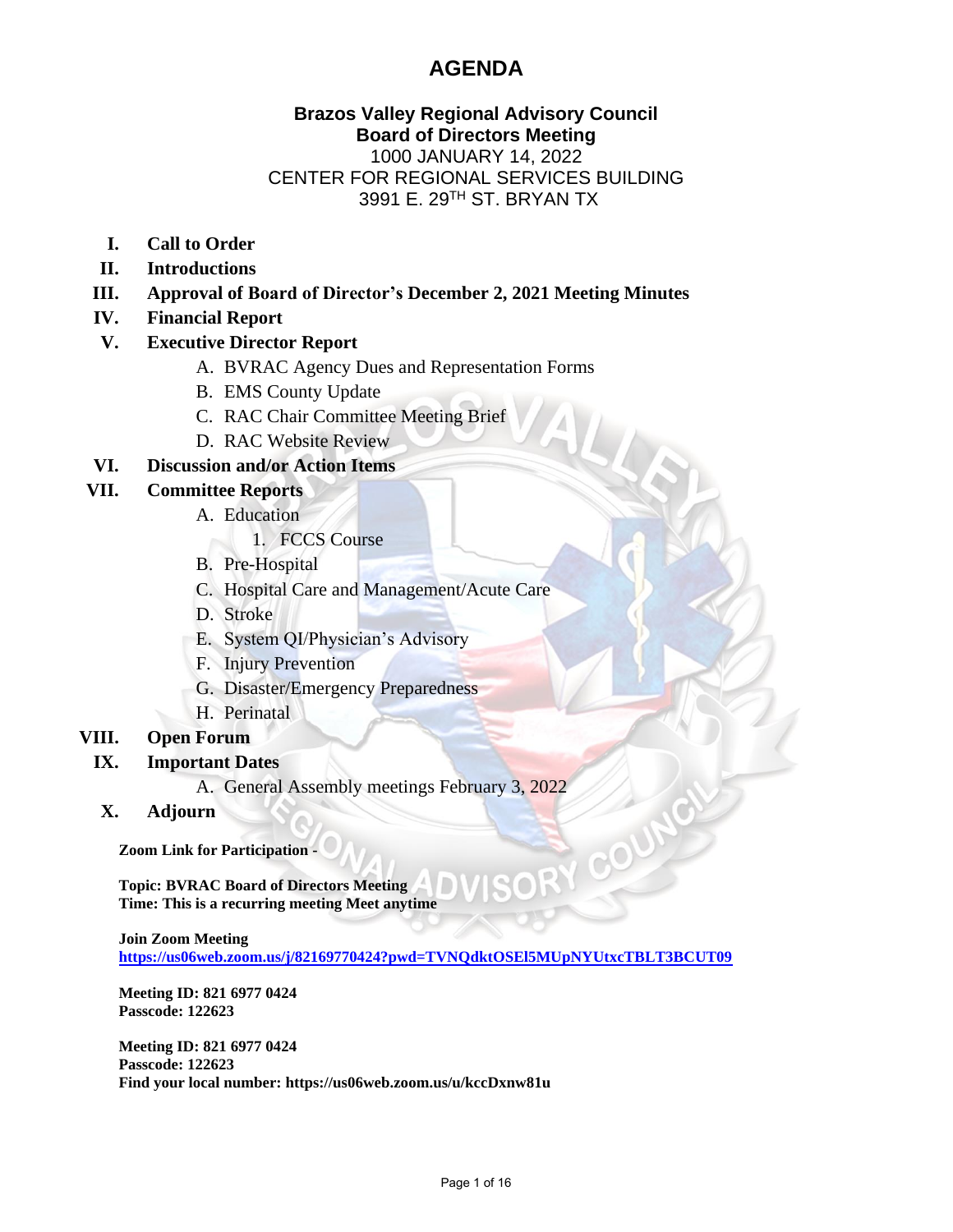## **Minutes** Brazos Valley Regional Advisory Council **Board of Directors Meeting – In Person & Web Conference Call** 900 December 2, 2021 Brazos Valley Council of Governments Building 3991 E. 29th Street, Bryan, Texas 77802

### \Members Present

| <b>Position</b>                      | <b>Board Member</b>  | <b>Agency</b>                          | Absent/<br><b>Present</b> |
|--------------------------------------|----------------------|----------------------------------------|---------------------------|
| Chair                                | <b>Billy Rice</b>    | CHI St. Joseph Health EMS              | Present                   |
| Vice Chair                           | Ashley Kopech        | Baylor Scott & White-CS                | Present                   |
| Secretary                            | Lori Porter          | CHI St. Joseph Health - CS             | Present                   |
| Treasurer                            | Patti Parks          | Baylor Scott & White-Brenham           | Present                   |
| <b>Injury Prevention</b>             | <b>Ashley Johse</b>  | CHI St Joseph Health - CS              | Present                   |
| <b>Stroke</b>                        | Paula Terrell        | CHI St Joseph Regional                 | Present                   |
| Education                            | <b>Jason Giles</b>   | <b>College Station Fire Department</b> | Present                   |
| Hospital & Acute Care                | Lacey Krchnak        | CHI St. Joseph Grimes                  | Present                   |
| Systems QI /<br>Physician's Advisory | Dr. Vincent Ohaju    | CHI St. Joseph Health Regional         | Absent                    |
| DEPC/BVHCC                           | Cory Matthews        | <b>Bryan Fire Department</b>           | Present                   |
| Pre-Hospital                         | <b>Kevin Deramus</b> | <b>Washington County EMS</b>           | Absent                    |
| Perinatal                            | Dr. Daniel Dawson    | CHI St. Joseph Health Regional         | Absent                    |
| <b>EMC</b> at Large                  | <b>Bryan Ruemke</b>  | <b>Washington County OEM</b>           | Present                   |

#### **Staff Present**

| <b>Position</b>   | <b>Name</b>       | Agency       | Absent/<br><b>Present</b> |
|-------------------|-------------------|--------------|---------------------------|
| Deputy Director   | Roger Sheridan    | <b>BVCOG</b> | Present                   |
| Senior Accountant | Michelle Spittler | <b>BVCOG</b> | Present                   |
| Planner           | Rebecca Hill      | <b>RVCOG</b> | Present                   |

#### **Guests Present**

| <b>Position</b>       | <b>Name</b>          | <b>Agency</b>                | Absent/<br><b>Present</b> |
|-----------------------|----------------------|------------------------------|---------------------------|
| Planner               | Cagan Baldree        | <b>BVCOG</b>                 | Present                   |
| Hospital Prep. Coord. | Rayce Richardson     | <b>CATRAC</b>                | Present                   |
|                       | <b>Marcus Turek</b>  | <b>Jewett EMS</b>            | Present                   |
|                       | Katherine Faulk      | Jewett EMS                   | Present                   |
|                       | <b>Rene Gonzales</b> | The Physicians Centre        | Present                   |
|                       | Kristen Christian    | CHI St. Joseph               | Present                   |
|                       | Chris Lamp           | <b>Bryan Fire Department</b> | Present                   |

- **I. Call to Order** The meeting was called to order at 9:00 A.M. by Chairman Rice.
- **II. Introductions** All members introduced themselves.
- **III. Approval of October 7, 2021 Meeting Minutes** Members present reviewed the minutes. Mr. Matthews motioned to approve the October 7, 2021 meeting minutes. Ms. Parks seconded; motion carried.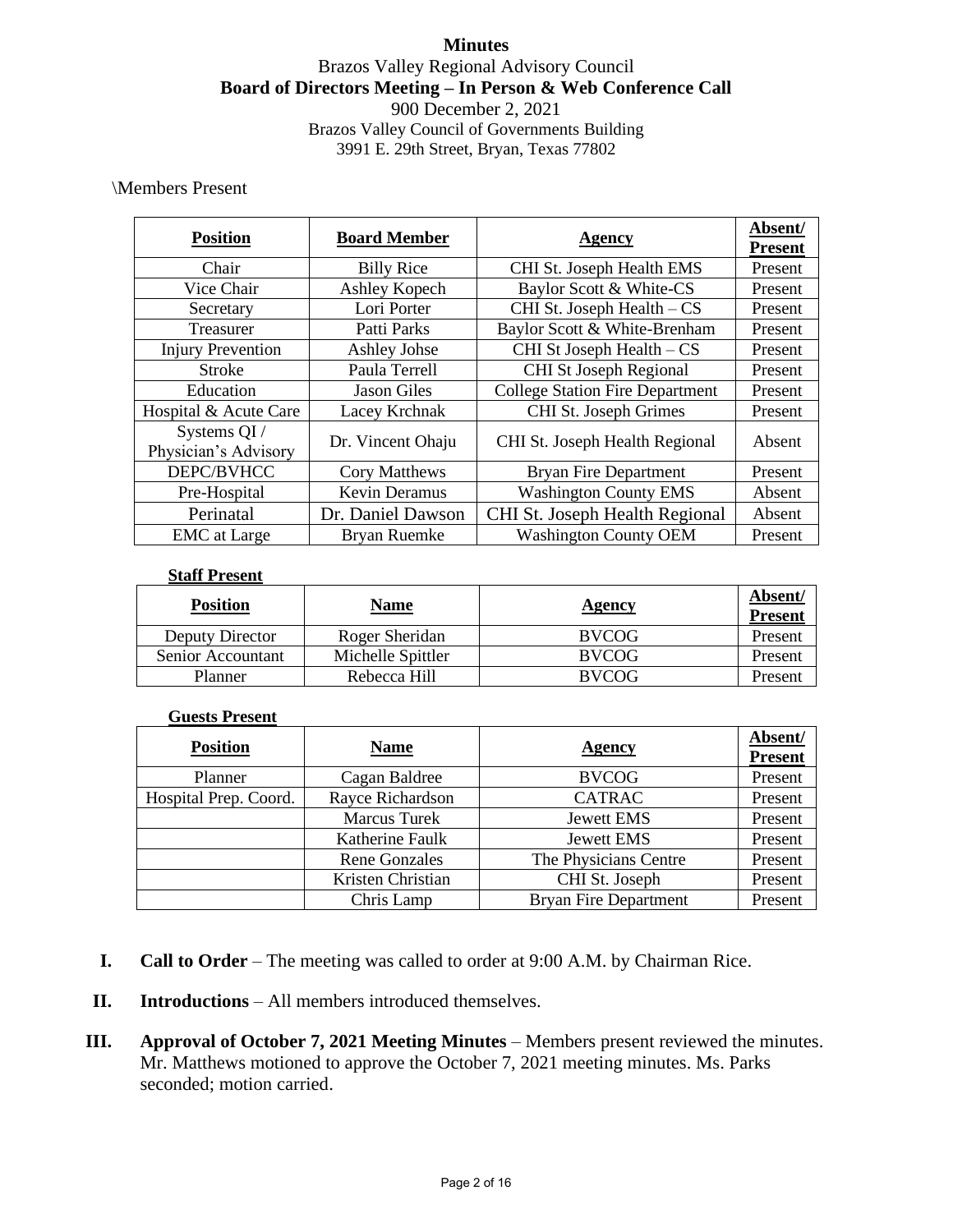## **Minutes**

## Brazos Valley Regional Advisory Council **Board of Directors Meeting – In Person & Web Conference Call** 900 December 2, 2021 Brazos Valley Council of Governments Building 3991 E. 29th Street, Bryan, Texas 77802

**IV. Financial Report –** Ms. Spittler directed the board's attention to page 5 in the board packet where there is a roll up of the financials through October 31<sup>st</sup>. RAC Systems Development has \$49,459.93 remaining and EMS RAC has \$29,215.26 remaining in the budget. EMS County funds have not been used yet and LPG funds have been spent. Pages 8-11 in the packet are the pages that show were all the funds went. Page 13 shows the checks issued under each program and page 14 shows the revenue received by BVRAC. Mr. Matthews pointed out that the dates are wrong on the top of the chart on page 5.

Mr. Matthews motioned to approve the financial report with corrections to dates as noted. Mr. Ruemke seconded; motion carried.

### **V. Executive Directors Report**

- **A. BVRAC Agency Dues and Representation Forms –** BVRAC dues are now due as well as updated agency representation forms. These forms build the contact lists for BVRAC meetings and training information. Please submit forms and dues as soon as possible.
- **B. Community Health Assessment –** Dr. Burdine and his team are coming to collect ideas and input from the members present at the meeting this afternoon.
- **C. Texas Wristband Project –** BVRAC voted to support this project and has purchased wristbands. There are RACs that are already using the wristbands and other RACs that have not done anything with it. A workgroup needs to be set up to determine how this project is implemented in the Brazos Valley. There are some real issues to consider. Mr. Deramus has been nominated to chair the workgroup and anyone that is interested can participate. Ms. Parks and Ms. Kopech are going to the RACs Chairs Committee meeting in a few weeks and can provide a brief to the board at the January meeting on what was discussed regarding wristbands.
- **D. RAC Chairs Committee Updates –** Senate Bill 8 approved \$21.7 million to EMS Education. ERs are unable to staff their ERs with nurses and they are trying to recruit paramedics. The funds will be used to incentivize people to become paramedics on ambulances to boost the paramedic pool. Some funds will probably

RAC Rule Revision – there is a lot of fighting on the rule revision. It is different than anything before. It forces the RACs to evaluate themselves and rank certain actions 1 to 5. The rules should go into effect in 2023

RAC Data Collaborative – Has come up numerous times in the past and a decision has not been reached. The San Antonio RAC has been frustrated with the Texas Trauma Registry so they created the RAC Data Collaborative. The goal is for it to be separate from the RAC. It is created to be a data repository. There are two hurdles that include cost, which will not be too much, and the legal aspect of who owns the data. The idea is that a RAC has built a registry to help RACs do what they are supposed to be doing with data.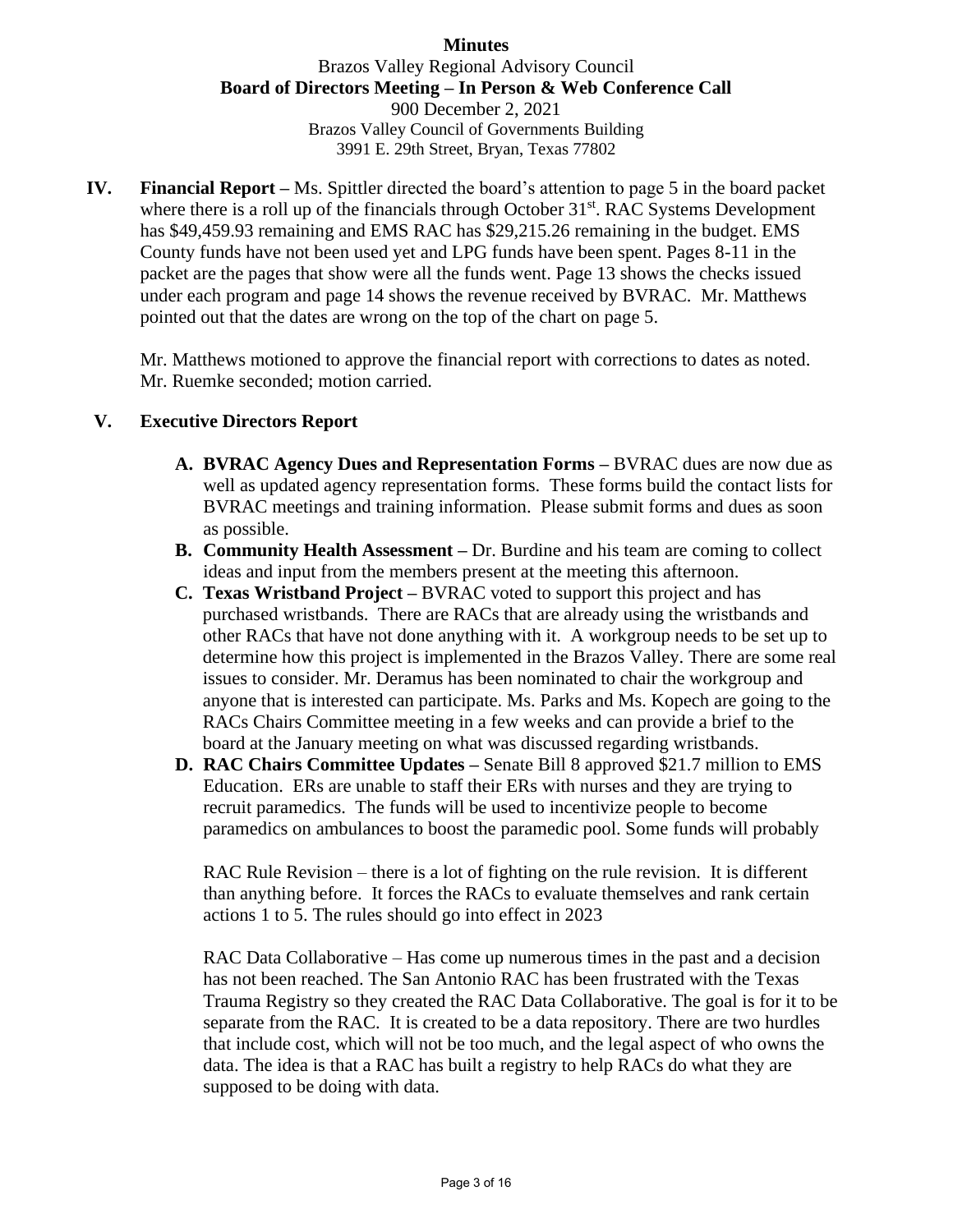## **Minutes**

### Brazos Valley Regional Advisory Council **Board of Directors Meeting – In Person & Web Conference Call**

900 December 2, 2021 Brazos Valley Council of Governments Building 3991 E. 29th Street, Bryan, Texas 77802

**E. Discuss goals and objectives for FY2022 –** Wristband project will be added to the Pre-Hospital. Mr. Sheridan asked all committee chairs to review the objectives and include status on meeting them in the General Assembly meeting.

## **VI. Discussion and/or Action Items**

- **A. Consider for approval FY2022 EMS County Distribution Plan** The only change is that CHI is eligible to receive funds in Leon County. The funds are divided by number of providers in each county. Mr. Rice shared that this was a big issue at RAC Chairs Meeting. The funds are not intended to go back into general funds. This affects municipality agencies the most. Mr. Matthews made a motion to approve the FY2022 EMS County Distribution Plan. Ms. Parks seconded; motion carried.
- **B. Consider for approval MMU Support for TAMU Disaster Day** Mr. Lutz with Texas A&M is requesting two of the MMUS for use at Disaster Day. Mr. Matthews made a motion to approve MMU support for TAMU Disaster Day with a condition that the RAC is allowed to participate. Ms. Johse seconded; motion carried.
- **C. Consider for approval BEFAST t-shirt order for community use –** Ms. Terrell requested t-shirts for community members that promote BVRAC and BEFAST. The total amount is \$5,082.33 for 500 shirts. Ms. Johse made a motion to approve \$5,100 from unrestricted funds to purchase BEFAST t-shirts. Mr. Matthews seconded; motion carried.
- **D. Discuss sponsorships for January Fundamentals of Critical Care Support (FCCS) Course –** Ms. Kopech would like the RAC to sponsor 6 seats at the next FCCS course in January. The cost is \$350 per person. Total cost would be \$2,100 out of the Education Committee allocation. Mr. Matthews made a motion to approve sponsorship of 6 seats at the January Fundamentals of Critical Care Support.
- **VII. Open Forum –** State supported regional infusion center is closing on Saturday.

Mr. Matthews is considering resigning from chair of DEPC. Mr. Ruemke would then assume the role of Chair of DEPC. The BVRAC Chair will need to appoint an EMC At Large for the BVRAC Board.

- **VIII. Important Dates A.** Board of Directors Meeting January 14, 2021
	- **IX. Adjourn –** Meeting adjourned at 9:56 am.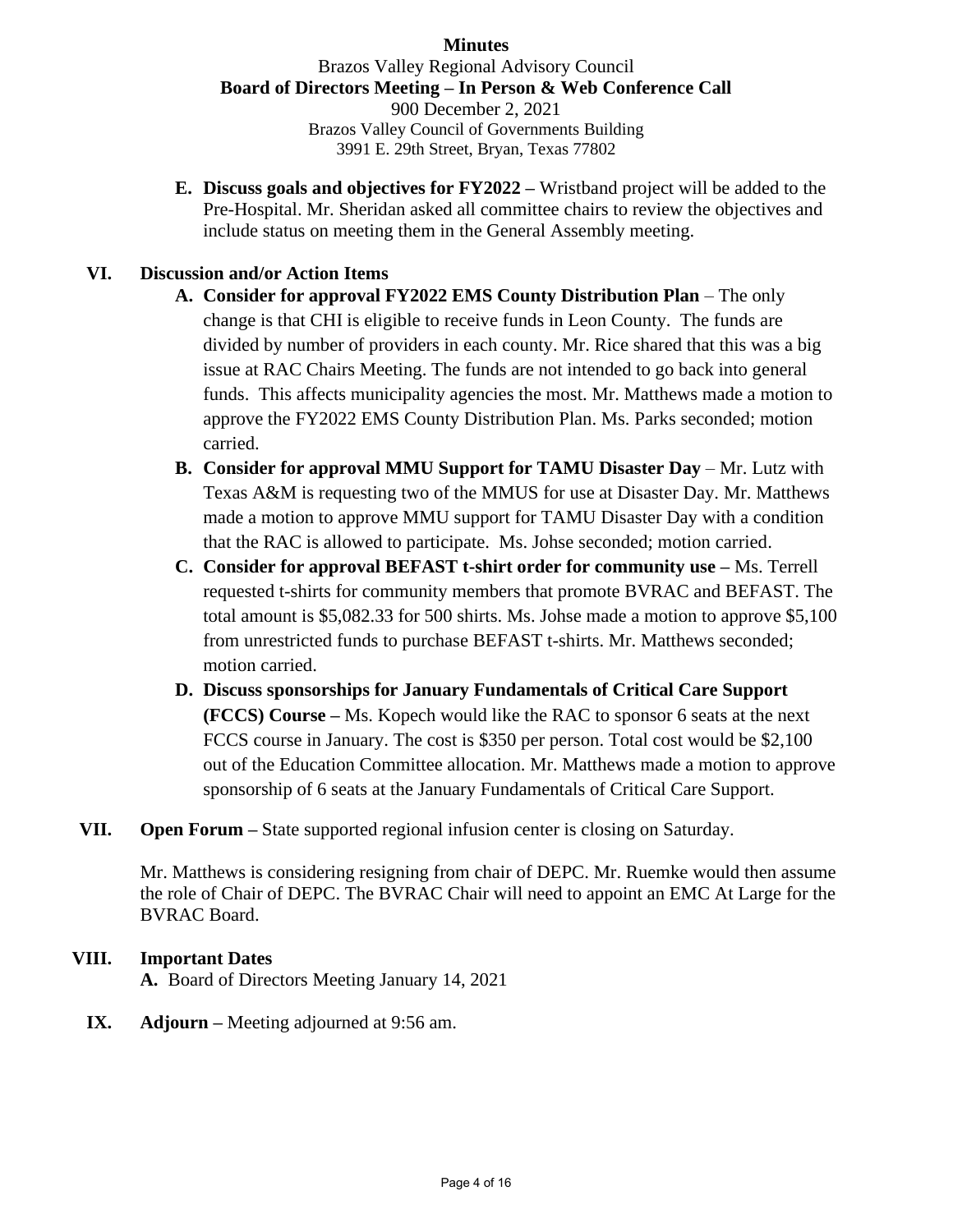#### BVRAC Budget 01SEP21 to 31AUG22

Brazos Valley Regional Advisory Council

| <b>Expense</b>         | <b>Category</b>     | <b>Budget</b> |               | <b>Actual</b> |               |               | Difference (\$) | Difference (%) |
|------------------------|---------------------|---------------|---------------|---------------|---------------|---------------|-----------------|----------------|
| <b>RAC Systems Dev</b> | <b>RAC Sys Dev</b>  | \$            | 49.847.00 \$  |               | $2.550.93$ \$ |               | 47,296.07       | 95%            |
| <b>EMS RAC</b>         | <b>EMS RAC</b>      | \$            | 35,291.00 \$  |               | 5,744.96 \$   |               | 29,546.04       | 84%            |
| <b>EMS County</b>      | <b>EMS County</b>   | \$            | 83,841.00 \$  |               | $\sim$        | $\frac{1}{2}$ | 83,841.00       | 100%           |
| <b>EMS LPG</b>         | <b>EMS LPG</b>      | \$            | 11,282.00 \$  |               | 11.282.00 \$  |               |                 | 0%             |
| Unrestricted           | <b>Unrestricted</b> | \$            | 20,000.00 \$  |               | $9,136.38$ \$ |               | 10,863.62       | 54%            |
| <b>Total Expenses</b>  |                     | \$            | 200.261.00 \$ |               | 28,714.27 \$  |               | 171,546.73      | 85.66%         |

## BVRAC EMS RAC Budget 01SEP21 to 31AUG22

1/10/2022

#### Brazos Valley Regional Advisory Council (EMS RAC \$35,291 + EMS LPG \$11,282 = \$46,573)

| <b>Expense</b>           | <b>Category</b> | <b>Budget</b> |               | <b>Actual</b> |              |               | Difference (\$) | Difference (%) |
|--------------------------|-----------------|---------------|---------------|---------------|--------------|---------------|-----------------|----------------|
| Management               | <b>EMS RAC</b>  | \$            | 6,803.00      | \$            | 5,744.96     | \$            | 1,058.04        | 16%            |
| Education                | <b>EMS RAC</b>  | \$            | 10,000.00 \$  |               |              | \$            | 10,000.00       | 100%           |
| <b>Injury Prevention</b> | <b>EMS RAC</b>  | \$            | 10,000.00     |               |              | \$            | 10,000.00       | 100%           |
| Acute Care/Hosp. Mgt.    | <b>EMS RAC</b>  | \$            | 1,000.00      |               |              | \$            | 1,000.00        | 100%           |
| Stroke/Cardiac           | <b>EMS RAC</b>  | \$            |               |               |              | \$            |                 |                |
| Perinatal                | <b>EMS RAC</b>  | \$            | 1,488.00      |               |              | \$            | 1,488.00        | 100%           |
| <b>GETAC</b>             | <b>EMS RAC</b>  | \$            | 5,000.00      |               |              | \$            | 5,000.00        | 100%           |
| <b>Staff Travel</b>      | <b>EMS RAC</b>  | \$            | $1,000.00$ \$ |               |              | \$            | 1,000.00        | 100%           |
| <b>LPG</b>               | <b>EMS LPG</b>  | \$            | 11,282.00 \$  |               | 11,282.00 \$ |               |                 | 0%             |
| <b>Total Expenses</b>    |                 | \$            | 46,573.00     | -\$           | 17,026.96    | $\frac{1}{2}$ | 29,546.04       | 63.44%         |

#### 1/10/2022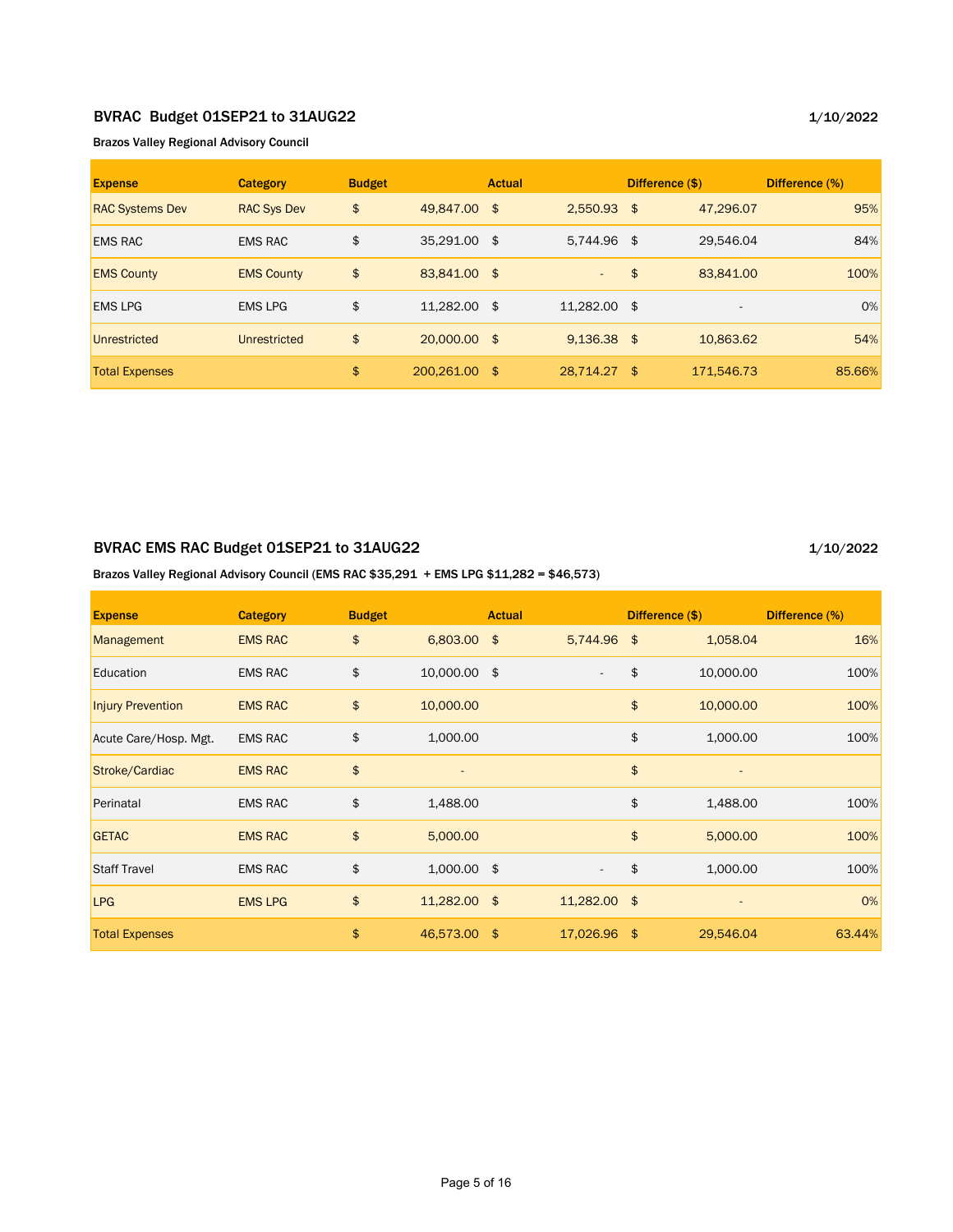## BVRAC RAC System Development Budget 01SEP21 to 31AUG22

1/10/2022

Brazos Valley Regional Advisory Council (RAC Sys Dev \$49,847))

| <b>Expense</b>        | <b>Category</b>    | <b>Budget</b> |                          | <b>Actual</b> |                          | Difference (\$)                | Difference (%) |
|-----------------------|--------------------|---------------|--------------------------|---------------|--------------------------|--------------------------------|----------------|
| Management            | <b>RAC Sys Dev</b> | \$            | 49,847.00 \$             |               | $2,550.93$ \$            | 47,296.07                      | 95%            |
| Injury Prevention     | <b>RAC Sys Dev</b> | \$            | $\overline{\phantom{a}}$ | \$            | $\overline{\phantom{a}}$ | \$<br>$\overline{\phantom{a}}$ |                |
| Acute Care/Hosp. Mgt. | <b>RAC Sys Dev</b> | \$            | $\overline{\phantom{a}}$ |               |                          | \$<br>$\overline{\phantom{a}}$ |                |
| Stroke/Cardiac        | <b>RAC Sys Dev</b> |               |                          |               |                          | \$<br>$\overline{\phantom{a}}$ |                |
| Perinatal             | <b>RAC Sys Dev</b> |               |                          |               |                          | \$<br>$\overline{\phantom{a}}$ |                |
| Other                 | <b>RAC Sys Dev</b> |               |                          |               |                          | \$<br>$\overline{\phantom{a}}$ |                |
| <b>Total Expenses</b> |                    | \$            | 49,847.00 \$             |               | $2,550.93$ \$            | 47,296.07                      | 94.88%         |

#### BVRAC RAC EMS COUNTY 01SEP21 to 31AUG22

1/10/2022

Brazos Valley Regional Advisory Council (\$83,841)

| <b>Expense</b>                             | <b>Category</b>   | <b>Budget</b> |              | <b>Actual</b> |    | Difference (\$) | Difference (%) |
|--------------------------------------------|-------------------|---------------|--------------|---------------|----|-----------------|----------------|
| <b>Bryan Fire Dept EMS</b>                 | <b>EMS County</b> | \$            | 4,148.00 \$  |               | \$ | 4,148.00        | 100%           |
| <b>CSFD EMS</b>                            | <b>EMS County</b> | \$            | 4,148.00 \$  |               | \$ | 4,148.00        | 100%           |
| <b>CHI ST Joseph EMS</b><br><b>Brazos</b>  | <b>EMS County</b> | \$            | 4,149.00 \$  |               | \$ | 4,149.00        | 100%           |
| CHI ST Joseph EMS<br><b>Burleson</b>       | <b>EMS County</b> | \$            | 9,955.00     |               | \$ | 9,955.00        | 100%           |
| <b>CHI ST Joseph EMS</b><br>Grimes         | <b>EMS County</b> | \$            | 12,164.00    |               | \$ | 12,164.00       | 100%           |
| CHI ST Joseph EMS Leon                     | <b>EMS County</b> | \$            | 4,967.00     |               | \$ | 4,967.00        | 100%           |
| <b>CHI ST Joseph EMS</b><br><b>Madison</b> | <b>EMS County</b> | \$            | 7,160.00     |               | \$ | 7,160.00        | 100%           |
| <b>Hilltop Lake VFD EMS</b>                | <b>EMS County</b> | \$            | 4,967.00 \$  |               | \$ | 4,967.00        | 100%           |
| <b>Jewett EMS</b>                          | <b>EMS County</b> | \$            | 4,967.00 \$  |               | \$ | 4,967.00        | 100%           |
| <b>RCEMS</b>                               | <b>EMS County</b> | \$            | 13,019.00 \$ |               | \$ | 13,019.00       | 100%           |
| <b>TAMU EMS</b>                            | <b>EMS County</b> | \$            | 4,149.00 \$  |               | \$ | 4,149.00        | 100%           |
| <b>WCEMS</b>                               | <b>EMS County</b> | \$            | 10,048.00 \$ |               | \$ | 10,048.00       | 100%           |
| <b>Total Expenses</b>                      |                   | \$            | 83,841.00 \$ |               | \$ | 83,841.00       | 100.00%        |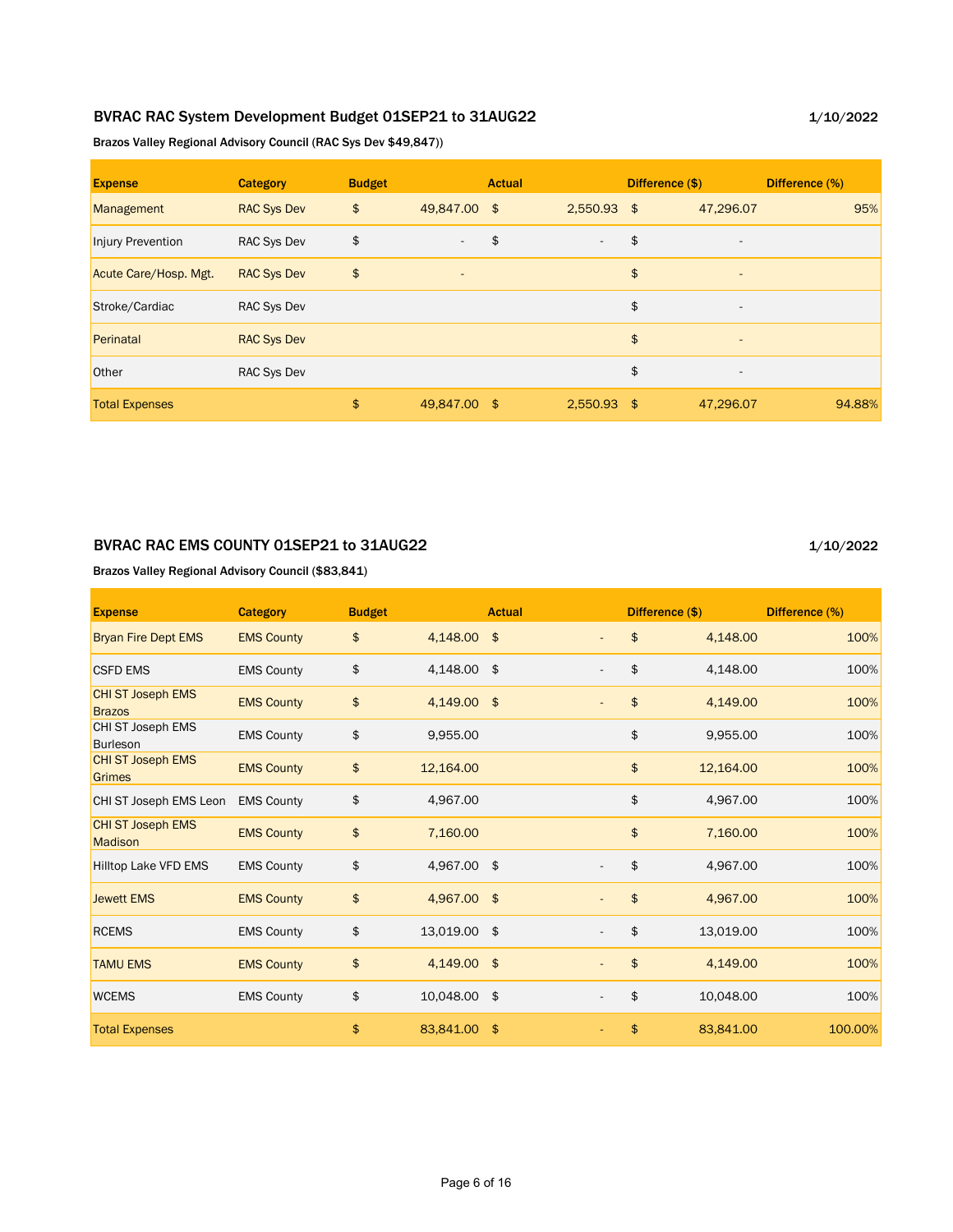## BVRAC Unrestricted Budget

#### 1/10/2022

#### Brazos Valley Regional Advisory Council

| <b>Expense</b>        | <b>Category</b> | <b>Budget</b> |               | <b>Actual</b> |                          |     | Difference (\$)              | Difference (%) |
|-----------------------|-----------------|---------------|---------------|---------------|--------------------------|-----|------------------------------|----------------|
| <b>BVRAC Radios</b>   | Unrestricted    | \$            | $9,500.00$ \$ |               | 8,956.38 \$              |     | 543.62                       | 6%             |
| Taxes                 | Unrestricted    | \$            | $1,000.00$ \$ |               | $\overline{\phantom{a}}$ | \$  | 1,000.00                     | 100%           |
| <b>TETAF Dues</b>     | Unrestricted    | \$            | $1,000.00$ \$ |               | $\sim$                   | \$  | 1,000.00                     | 100%           |
| Stroke/Acute Care     | Unrestricted    | \$            | $6,000.00$ \$ |               | 180.00 \$                |     | 5,820.00                     | 97%            |
| Insurance             | Unrestricted    | \$            | $2,500.00$ \$ |               | $\overline{\phantom{a}}$ | \$  | 2,500.00                     | 100%           |
|                       | Unrestricted    | \$            | $\sim$        | \$            | $\overline{\phantom{a}}$ | \$  | ٠                            |                |
|                       | Unrestricted    | \$            | $\sim$        | $\frac{4}{5}$ | $\sim$                   | \$  | $\qquad \qquad \blacksquare$ |                |
| <b>Total Expenses</b> |                 | \$            | 20,000.00 \$  |               | 9,136.38                 | -\$ | 10,863.62                    | 54.32%         |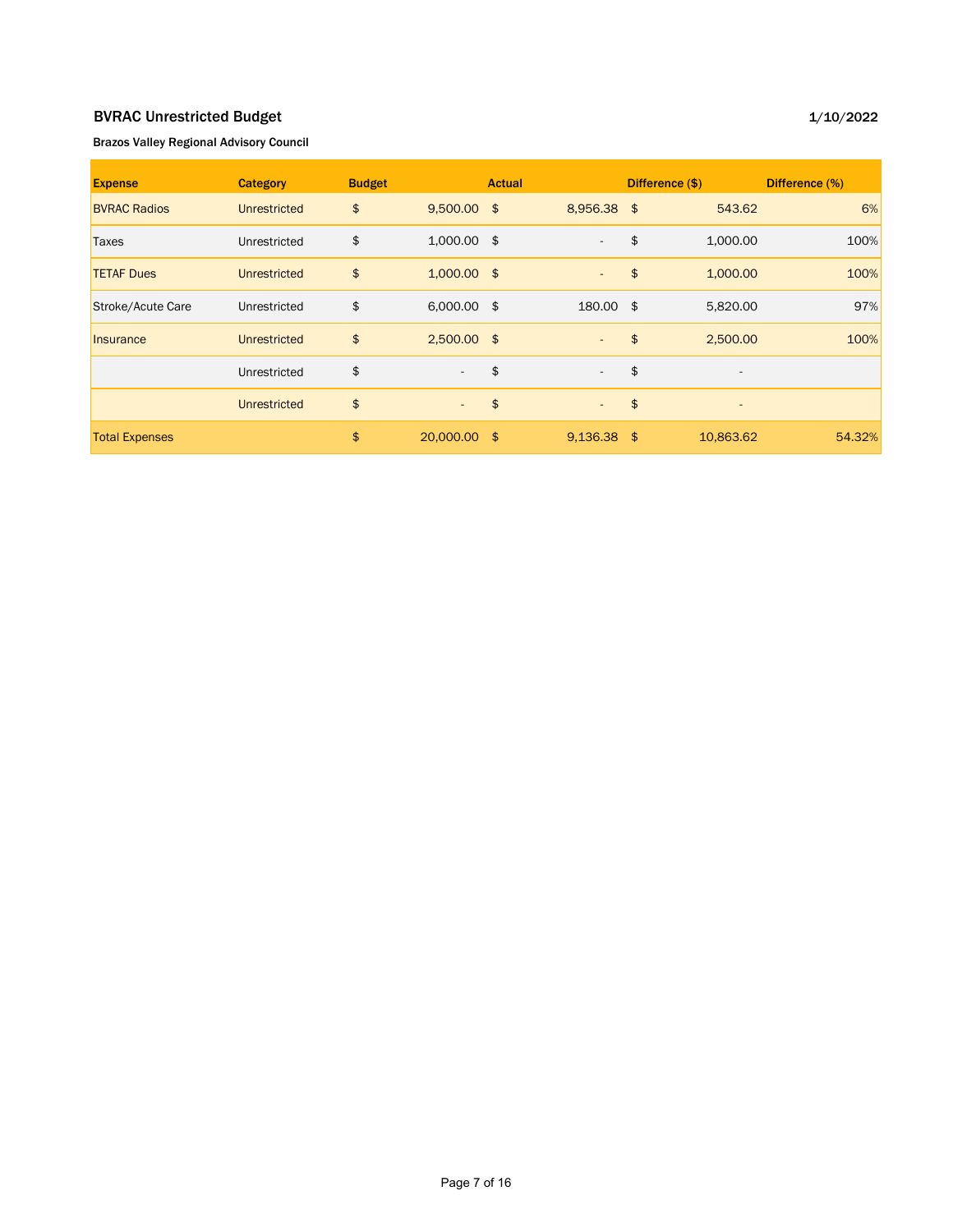#### Statement of Revenues and Expenditures - Unposted Transactions Included In Report 8001 - Brazos Valley Regional Advisory Committee Unrestricted From 9/1/2021 Through 11/30/2021

|                               |      | <b>Current Month Expenses</b> |
|-------------------------------|------|-------------------------------|
| Revenue                       |      |                               |
| Other Revenue                 | 4251 | 6,437.47                      |
| Annual Membership Dues        | 4511 | 4,750.00                      |
| <b>Total Revenue</b>          |      | 11,187.47                     |
| Expense                       |      |                               |
| <b>General Expenses</b>       |      |                               |
| Supplies                      | 5510 | 180.00                        |
| Other Expense                 | 5791 | 8,956.38                      |
| <b>Total General Expenses</b> |      | 9,136.38                      |
| <b>Total Expense</b>          |      | 9,136.38                      |
| Net Revenue (Expense)         |      | 2,051.09                      |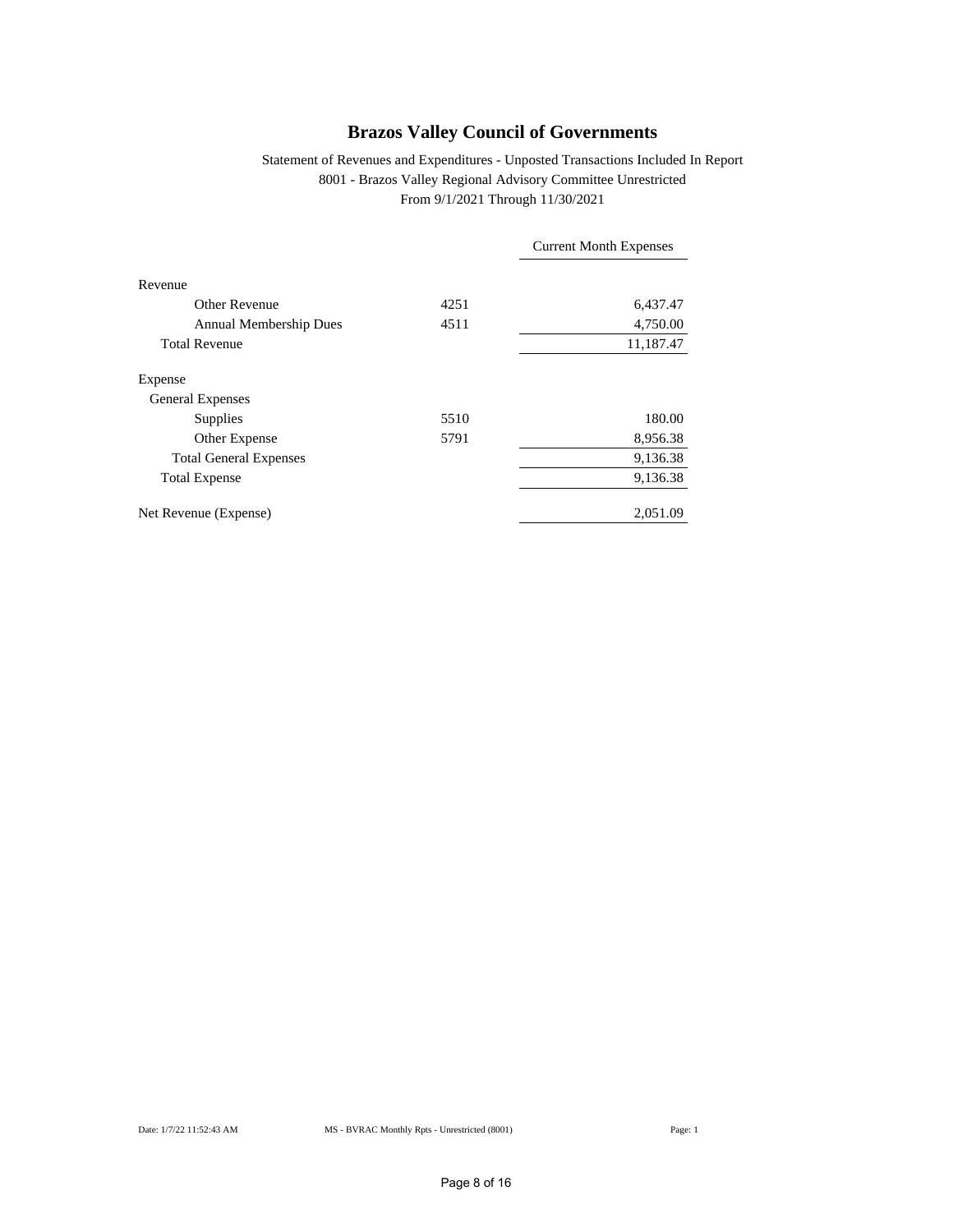#### Statement of Revenues and Expenditures - Unposted Transactions Included In Report 8102 - BVRAC FY22 RAC SYSTEMS DEVELOPMENT From 9/1/2021 Through 11/30/2021

|                                      |      | <b>Current Month Expenses</b> |
|--------------------------------------|------|-------------------------------|
| Revenue                              |      |                               |
| <b>State Grant Revenue</b>           | 4211 | 49,847.00                     |
| <b>Total Revenue</b>                 |      | 49,847.00                     |
| Expense                              |      |                               |
| <b>General Expenses</b>              |      |                               |
| Auto Allowance                       | 5170 | 34.66                         |
| Phone Stipends                       | 5172 | 3.47                          |
| <b>Total General Expenses</b>        |      | 38.13                         |
| Salaries & Fringe                    |      |                               |
| <b>Salaries</b>                      |      |                               |
| <b>Salaries</b>                      | 5110 | 634.92                        |
| <b>Total Salaries</b>                |      | 634.92                        |
| Fringe Benefits                      |      |                               |
| Payroll Taxes FICA                   | 5151 | 35.52                         |
| Payroll Taxes Medicare               | 5152 | 8.30                          |
| <b>TCDRS Retirement Contribution</b> | 5180 | 38.86                         |
| Vision Insurance (Vision Care)       | 5183 | 0.54                          |
| <b>LTC Premium-ER</b>                | 5184 | 0.35                          |
| Short Term Disability - ER           | 5186 | 1.97                          |
| Hospitalization                      | 5192 | 45.86                         |
| Term Life Insurance                  | 5194 | 2.51                          |
| Disability Insurance                 | 5195 | 1.54                          |
| Workers Compensation Ins             | 5197 | 0.18                          |
| <b>Total Fringe Benefits</b>         |      | 135.63                        |
| Total Salaries & Fringe              |      | 770.55                        |
| <b>Indirect Expenses</b>             |      |                               |
| <b>Fixed Rate ISF</b>                |      |                               |
| <b>Space Costs</b>                   | 5411 | 416.73                        |
| Third Party R.I.P.                   | 5643 | 196.68                        |
| Third Party System Admin             | 5644 | 398.97                        |
| <b>Total Fixed Rate ISF</b>          |      | 1,012.38                      |
| Variable Rate ISF                    |      |                               |
| <b>Accounting Svc ISF</b>            | 6150 | 729.87                        |
| <b>Total Variable Rate ISF</b>       |      | 729.87                        |
| <b>Total Indirect Expenses</b>       |      | 1,742.25                      |
| <b>Total Expense</b>                 |      | 2,550.93                      |
| Net Revenue (Expense)                |      | 47,296.07                     |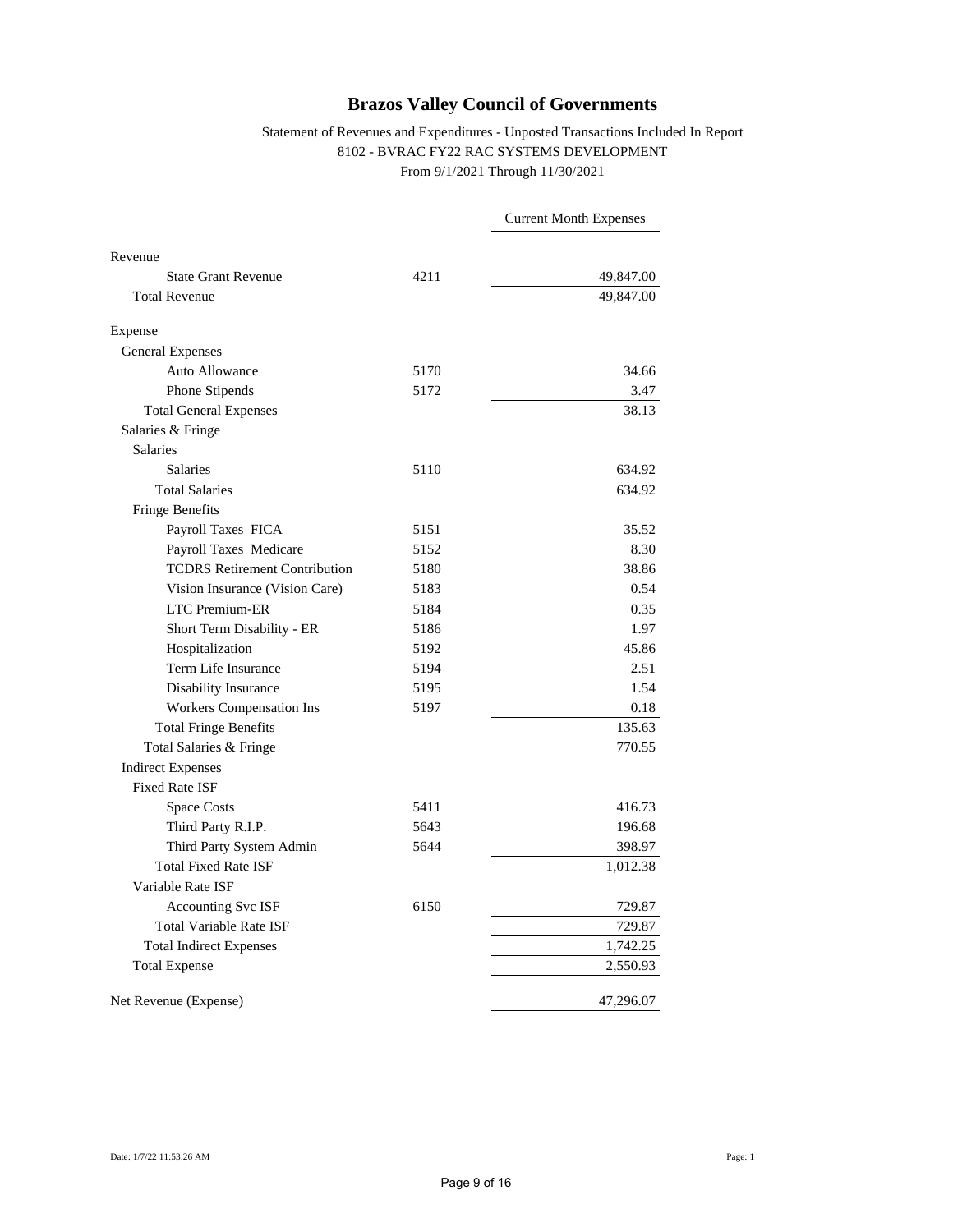#### Statement of Revenues and Expenditures - Unposted Transactions Included In Report 8103 - BVRAC FY22 EMS RAC From 9/1/2021 Through 11/30/2021

|                                      |      | <b>Current Month Expenses</b> |
|--------------------------------------|------|-------------------------------|
| Revenue                              |      |                               |
| <b>State Grant Revenue</b>           | 4211 | 35,291.00                     |
| <b>Total Revenue</b>                 |      | 35,291.00                     |
| Expense                              |      |                               |
| <b>General Expenses</b>              |      |                               |
| <b>Auto Allowance</b>                | 5170 | 25.00                         |
| Phone Stipends                       | 5172 | 21.19                         |
| <b>Total General Expenses</b>        |      | 46.19                         |
| Salaries & Fringe                    |      |                               |
| <b>Salaries</b>                      |      |                               |
| <b>Salaries</b>                      | 5110 | 4,578.44                      |
| <b>Total Salaries</b>                |      | 4,578.44                      |
| Fringe Benefits                      |      |                               |
| Payroll Taxes FICA                   | 5151 | 280.51                        |
| Payroll Taxes Medicare               | 5152 | 65.60                         |
| <b>TCDRS Retirement Contribution</b> | 5180 | 280.22                        |
| Dental Insurance (JP)                | 5182 | 14.18                         |
| Vision Insurance (Vision Care)       | 5183 | 5.16                          |
| <b>LTC</b> Premium-ER                | 5184 | 2.86                          |
| Short Term Disability - ER           | 5186 | 15.67                         |
| Hospitalization                      | 5192 | 154.98                        |
| Term Life Insurance                  | 5194 | 20.53                         |
| Disability Insurance                 | 5195 | 12.33                         |
| <b>Workers Compensation Ins</b>      | 5197 | 1.24                          |
| <b>Total Fringe Benefits</b>         |      | 853.28                        |
| Total Salaries & Fringe              |      | 5,431.72                      |
| <b>Indirect Expenses</b>             |      |                               |
| Variable Rate ISF                    |      |                               |
| Third Party Postage                  | 5647 | 1.06                          |
| Third Party Indirect                 | 5918 | 126.00                        |
| Accounting Svc ISF                   | 6150 | 21.06                         |
| Human Resource Management ISF        | 6153 | 118.93                        |
| <b>Total Variable Rate ISF</b>       |      | 267.05                        |
| <b>Total Indirect Expenses</b>       |      | 267.05                        |
| <b>Total Expense</b>                 |      | 5,744.96                      |
| Net Revenue (Expense)                |      | 29,546.04                     |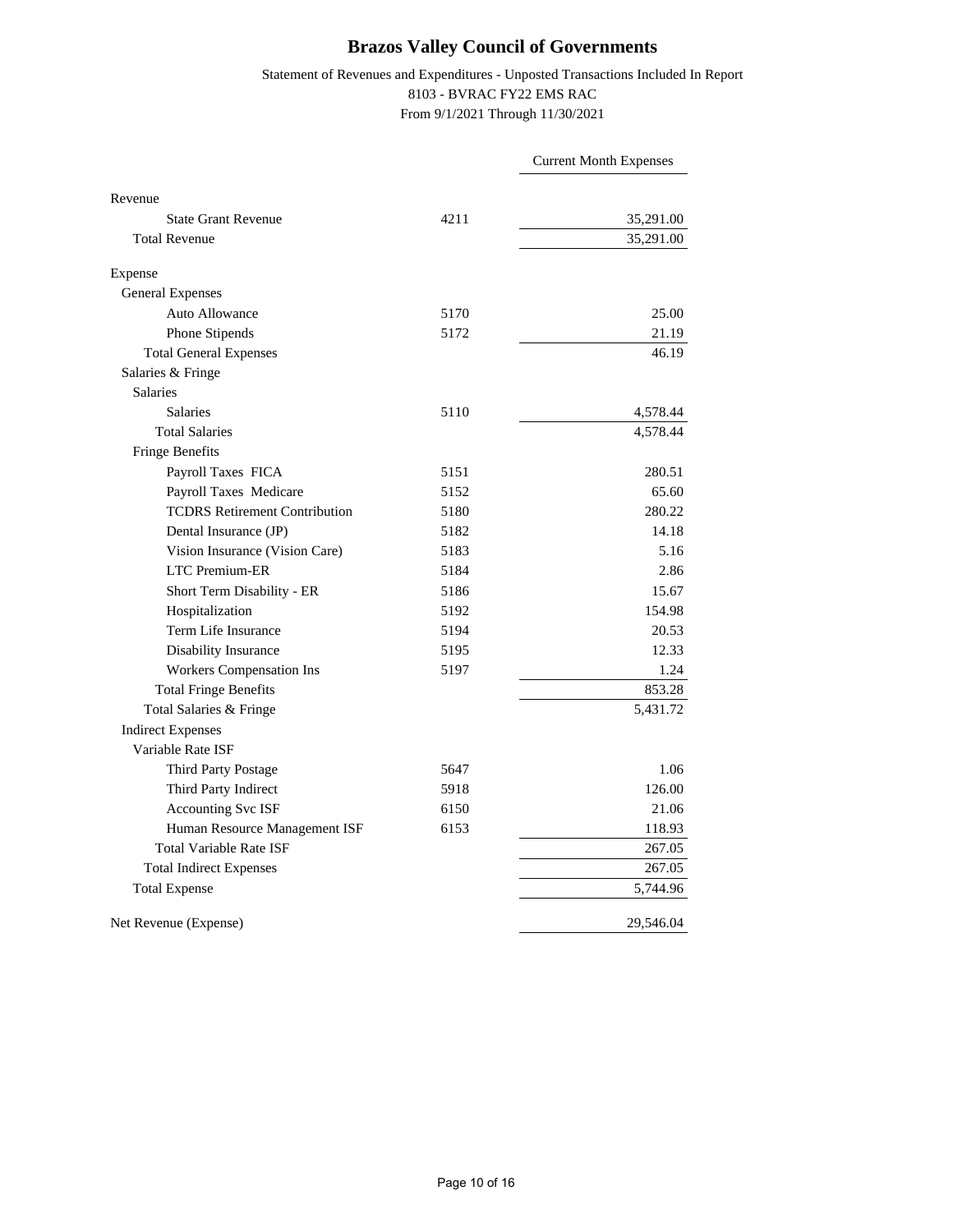### Statement of Revenues and Expenditures - Unposted Transactions Included In Report 8104 - BVRAC FY22 EMS COUNTY From 9/1/2021 Through 11/30/2021

|                            |      | Current Period Actual |  |  |  |
|----------------------------|------|-----------------------|--|--|--|
| Revenue                    |      |                       |  |  |  |
| <b>State Grant Revenue</b> | 4211 | 83,841.00             |  |  |  |
| <b>Total Revenue</b>       |      | 83,841.00             |  |  |  |
| Net Revenue (Expense)      |      | 83,841.00             |  |  |  |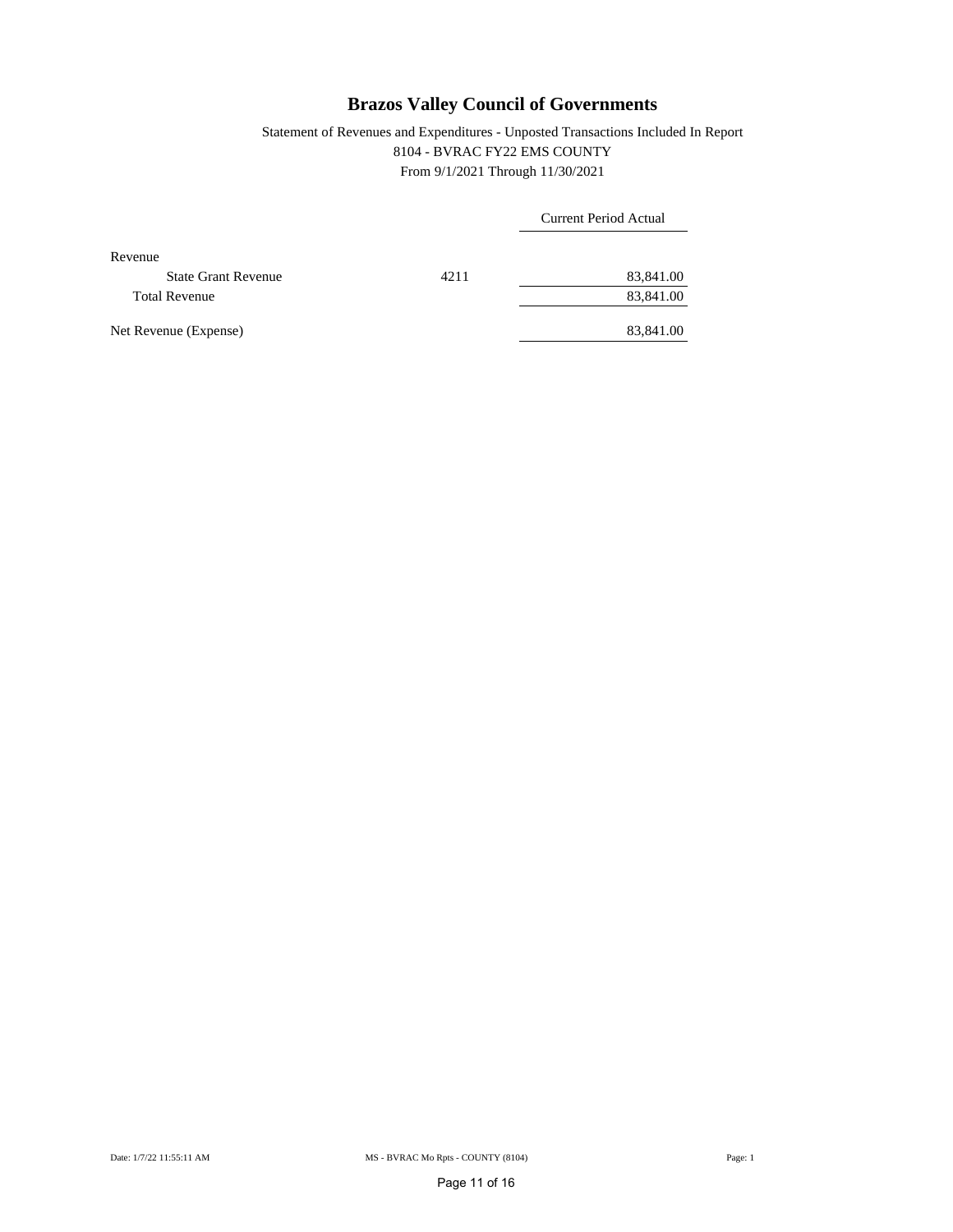#### Statement of Revenues and Expenditures - Unposted Transactions Included In Report 8105 - BVRAC FY21 EMS LOCAL PROJ GRANT (EMS/LPG) From 5/1/2021 Through 11/30/2021

|                               |      | <b>Current Month Expenses</b> |
|-------------------------------|------|-------------------------------|
| Revenue                       |      |                               |
| <b>State Grant Revenue</b>    | 4211 | 11,282.00                     |
| <b>Total Revenue</b>          |      | 11,282.00                     |
| Expense                       |      |                               |
| <b>General Expenses</b>       |      |                               |
| Supplies                      | 5510 | 2,735.00                      |
| Equipment > $$500 < $5000$    | 5621 | 8,547.00                      |
| <b>Total General Expenses</b> |      | 11,282.00                     |
| <b>Total Expense</b>          |      | 11,282.00                     |
| Net Revenue (Expense)         |      | 0.00                          |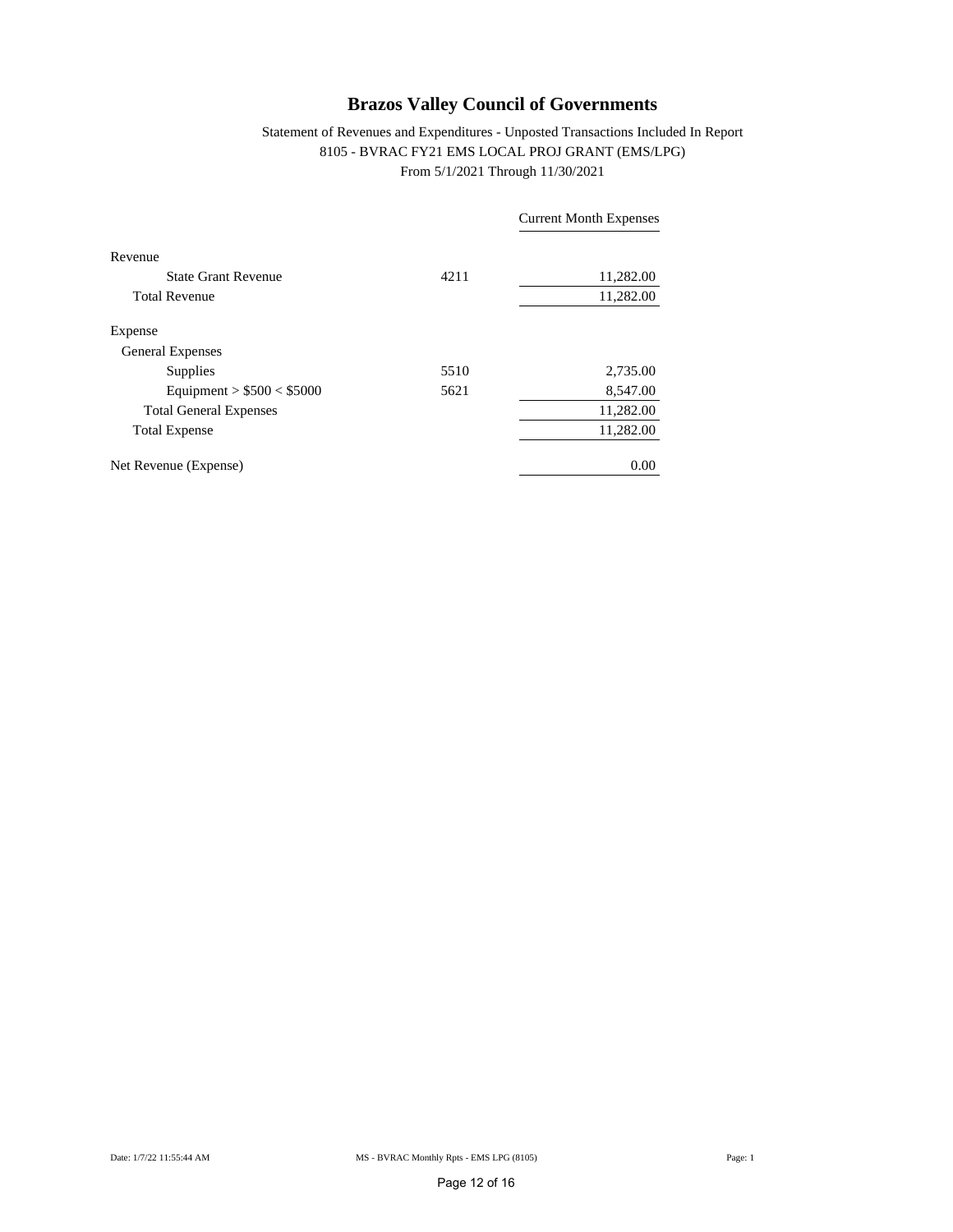#### **BRAZOS VALLEY COUNCIL OF GOVERNMENTS Check/ Voucher Register From 9/1/2021 - 8/31/2022**

|                         |                                    |              | 8001 - Brazos Valley Regional Advisory Committee Unrestricted                        |                   |               |  |
|-------------------------|------------------------------------|--------------|--------------------------------------------------------------------------------------|-------------------|---------------|--|
| <b>Effective</b>        |                                    | <b>Check</b> |                                                                                      |                   |               |  |
| Date Check Number       | Payee                              |              | <b>Amount Transaction Description</b>                                                | <b>Session ID</b> | <b>Status</b> |  |
|                         |                                    |              |                                                                                      |                   |               |  |
| 9/29/2021 141826        | <b>FAST SIGNS</b>                  |              | 180.00 1,000 Ready to Apply BVRAC logo Stickers                                      | 092921PAYMENTS OS |               |  |
| 9/29/2021 EFT-092921-07 | NORTH AMERICAN RESCUE LLC          |              | 21.77 (2) STB Training Kits, (77) Tourniquets, (252) STB Kits                        | 092921PAYMENTS OS |               |  |
| 9/22/2021 141796        | <b>WASHINGTON COUNTY</b>           |              | 8,956.38 BVRAC BVWACS 32 Radios Pmt-CATRAC, SJEMS, S&W-CS, & RCEMS 092221PAYMENTS OS |                   |               |  |
|                         | Total 8001                         | 8,978.15     |                                                                                      |                   |               |  |
|                         |                                    |              | 8102 - BVRAC FY22 RAC SYSTEMS DEVELOPMENT                                            |                   |               |  |
| <b>Effective</b>        |                                    | <b>Check</b> |                                                                                      |                   |               |  |
| Date Check Number Payee |                                    |              | <b>Amount Transaction Description</b>                                                | <b>Session ID</b> | <b>Status</b> |  |
|                         |                                    |              |                                                                                      |                   |               |  |
|                         |                                    |              |                                                                                      |                   |               |  |
|                         | <b>Total 8102</b>                  | 0.00         |                                                                                      |                   |               |  |
|                         |                                    |              |                                                                                      |                   |               |  |
|                         |                                    |              | 8103 - BVRAC FY22 EMS RAC                                                            |                   |               |  |
| <b>Effective</b>        |                                    | <b>Check</b> |                                                                                      |                   |               |  |
| Date Check Number Payee |                                    |              | <b>Amount Transaction Description</b>                                                | <b>Session ID</b> | <b>Status</b> |  |
|                         |                                    |              |                                                                                      |                   |               |  |
|                         |                                    |              |                                                                                      |                   |               |  |
|                         | <b>Total 8103</b>                  | 0.00         |                                                                                      |                   |               |  |
|                         |                                    |              |                                                                                      |                   |               |  |
| <b>Effective</b>        |                                    | <b>Check</b> | 8104 - EMS COUNTY                                                                    |                   |               |  |
| Date Check Number Payee |                                    |              | <b>Amount Transaction Description</b>                                                | <b>Session ID</b> | <b>Status</b> |  |
|                         |                                    |              |                                                                                      |                   |               |  |
|                         |                                    |              |                                                                                      |                   |               |  |
|                         | Total 8104                         | 0.00         |                                                                                      |                   |               |  |
|                         |                                    |              |                                                                                      |                   |               |  |
|                         |                                    |              | $8105 - LPG$                                                                         |                   |               |  |
| <b>Effective</b>        |                                    | <b>Check</b> |                                                                                      |                   |               |  |
| Date Check Number Payee |                                    |              | <b>Amount Transaction Description</b>                                                | <b>Session ID</b> | <b>Status</b> |  |
|                         |                                    |              |                                                                                      |                   |               |  |
| 9/29/2021 EFT-092921-07 | NORTH AMERICAN RESCUE LLC          |              | 2,735.00 (2) STB Training Kits, (77) Tourniquets, (252) STB Kits                     | 092721PAYMENT     | <b>OS</b>     |  |
| 9/1/2021 141644         | <b>VIBE INC</b>                    |              | 8,547.00 Order #4145 Purchase ORDER #3089                                            | 090121PAYMENT     | <b>OS</b>     |  |
|                         | <b>Total 8105</b>                  | 11,282.00    |                                                                                      |                   |               |  |
|                         |                                    |              |                                                                                      |                   |               |  |
|                         |                                    |              |                                                                                      |                   |               |  |
| <b>Report Total</b>     | Total 1012 - General Oper-BBT10302 | 20,260.15    |                                                                                      |                   |               |  |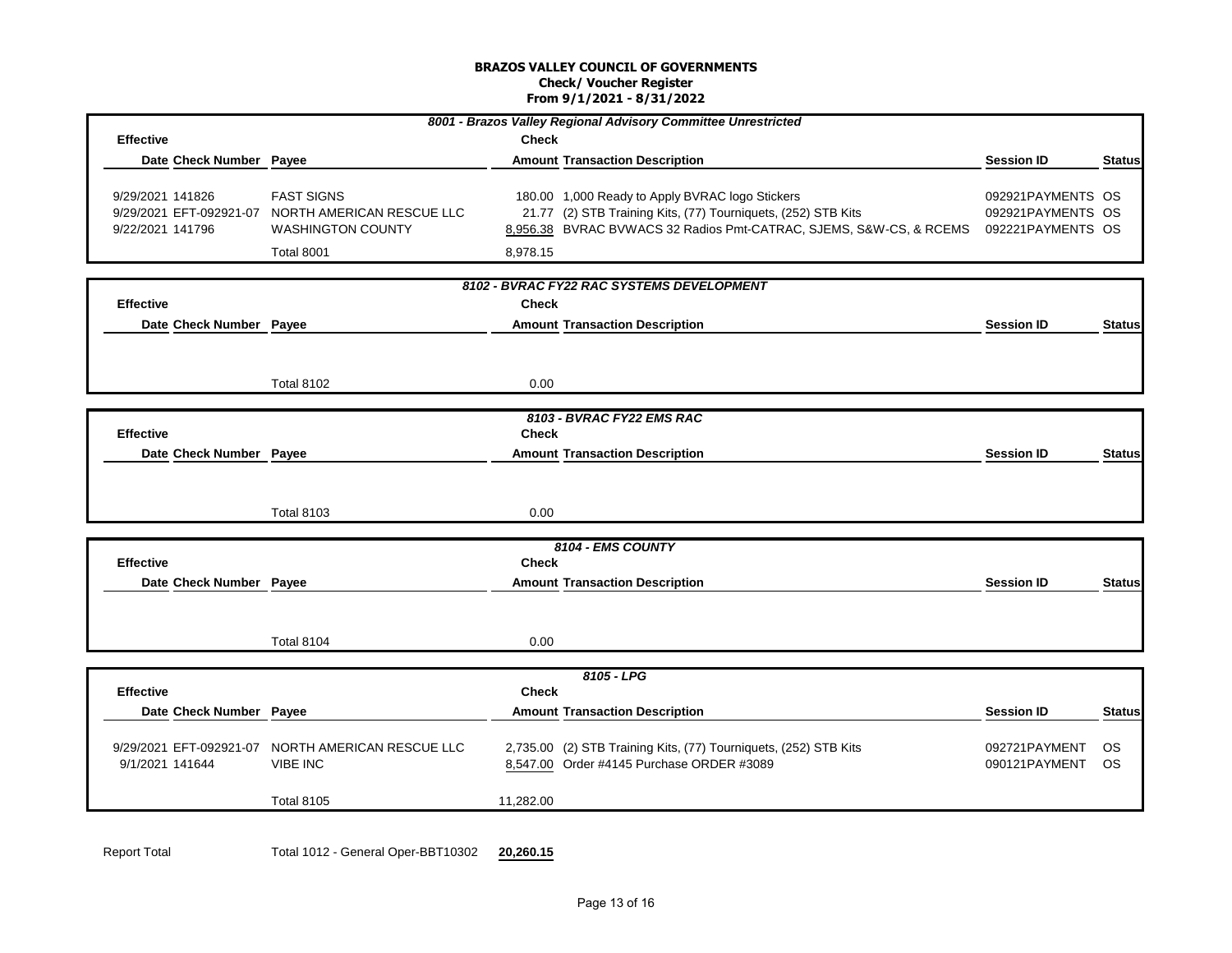|                                             | <b>BRAZOS VALLEY COUNCIL OF GOVERNMENTS</b><br><b>Revenue Ledger</b><br>From 9/1/2021 - 8/31/2022 |                      |                                                          |                   |  |  |  |
|---------------------------------------------|---------------------------------------------------------------------------------------------------|----------------------|----------------------------------------------------------|-------------------|--|--|--|
| <b>Effective</b><br><b>Deposit Document</b> |                                                                                                   |                      |                                                          |                   |  |  |  |
| <b>Date</b>                                 |                                                                                                   | <b>Amount Number</b> | <b>Deposit Description</b>                               | <b>Session ID</b> |  |  |  |
|                                             |                                                                                                   |                      |                                                          |                   |  |  |  |
|                                             |                                                                                                   |                      | 8102 FY22 RAC SYSTEMS DEVELOPMENT                        |                   |  |  |  |
| 9/1/2021                                    |                                                                                                   | 49,847.00 AR09027-1  | BVRAC FY22 RAC SYS DEV                                   | 21AR09027         |  |  |  |
|                                             |                                                                                                   |                      | <b>8103 FY22 EMS RAC</b>                                 |                   |  |  |  |
| 9/1/2021                                    |                                                                                                   | 35,291.00 AR09027-2  | <b>BVRAC FY22 EMS RAC</b>                                | 21AR09027         |  |  |  |
|                                             |                                                                                                   |                      | 8104 FY22 EMS County                                     |                   |  |  |  |
| 9/1/2021                                    |                                                                                                   | 83,841.00 AR09027-3  | <b>BVRAC FY22 EMS COUNTY</b>                             | 21AR09027         |  |  |  |
|                                             |                                                                                                   |                      | 8105 FY21 EMS LOCAL PROJ GRANT                           |                   |  |  |  |
| 5/25/2021                                   |                                                                                                   |                      | 11,282.00 AR06019-001 BVRAC EMS/LPG 5/1/21-8/31/21       | 21AR06019         |  |  |  |
|                                             |                                                                                                   |                      |                                                          |                   |  |  |  |
| <b>SUBTOTAL</b>                             | 180,261.00                                                                                        |                      |                                                          |                   |  |  |  |
|                                             |                                                                                                   |                      | <b>BVWAC ANNUAL RADIO MAINTENANCE</b>                    |                   |  |  |  |
| 10/20/2021                                  | 1,119.56 741234                                                                                   |                      | record Baylor Scott & White pmt                          | 22CR11026         |  |  |  |
| 10/29/2021                                  | 1.119.56 741247                                                                                   |                      | <b>BVRAC dues Robertson County EMS</b>                   | 22CR11037         |  |  |  |
| 11/5/2021<br><b>SUBTOTAL</b>                | 4,198.35 01<br>6,437.47                                                                           |                      | Record CATRAC pmt                                        | 22CR12008         |  |  |  |
|                                             |                                                                                                   |                      |                                                          |                   |  |  |  |
|                                             |                                                                                                   |                      | <b>BVRAC MEMBERSHIP DUES</b>                             |                   |  |  |  |
| 11/5/2021                                   |                                                                                                   | 250.00 741268        | Record BVRAC dues City of Bryan                          | 22CR12008         |  |  |  |
| 11/5/2021                                   |                                                                                                   | 250.00 741269        | Record BVRAC dues Blinn College                          | 22CR12008         |  |  |  |
| 11/5/2021                                   |                                                                                                   | 500.00 741270        | Record BVRAC dues - Physicians Center                    | 22CR12008         |  |  |  |
| 11/8/2021                                   |                                                                                                   | 250.00 CR12009       | Record BVRAC membership dues College Station Fire Dept   | 22CR12009         |  |  |  |
| 11/8/2021                                   |                                                                                                   | 500.00 CR12009       | Record BVRAC membership dues St Joseph Health            | 22CR12009         |  |  |  |
| 11/8/2021                                   |                                                                                                   | 250.00 CR12009       | Record BVRAC membership dues Washington County           | 22CR12009         |  |  |  |
| 11/9/2021                                   |                                                                                                   | 500.00 CR12011       | Record BVRAC membership dues pmt Caprock Health          | 22CR12011         |  |  |  |
| 11/9/2021                                   |                                                                                                   | 250.00 CR12011       | Record BVRAC membership dues pmt Jeff Cross EMS provider | 22CR12011         |  |  |  |
| 11/12/2021                                  |                                                                                                   | 500.00 CR12014       | BVRACmembership dues The Physicinas Centre               | 22CR12014         |  |  |  |
| 11/16/2021                                  |                                                                                                   | 250.00 CR12019       | Record Robertson County EMS BVRAC dues                   | 22CR12019         |  |  |  |
| 11/24/2021                                  |                                                                                                   | 500.00 941002        | CommonSpirit BVRAC pmt                                   | 22CR12039         |  |  |  |
| 11/24/2021                                  |                                                                                                   | 500.00 941003        | Baylor Scott and White BVRAC pmt                         | 22CR12039         |  |  |  |
| 11/30/2021                                  |                                                                                                   | 250.00 941022        | Record TAMU BVRAC pmt                                    | 22CR12043         |  |  |  |
| <b>SUBTOTAL</b>                             | 4,750.00                                                                                          |                      |                                                          |                   |  |  |  |
|                                             |                                                                                                   |                      |                                                          |                   |  |  |  |
|                                             |                                                                                                   |                      |                                                          |                   |  |  |  |
| <b>Report Total</b>                         | 191,448.47                                                                                        |                      |                                                          |                   |  |  |  |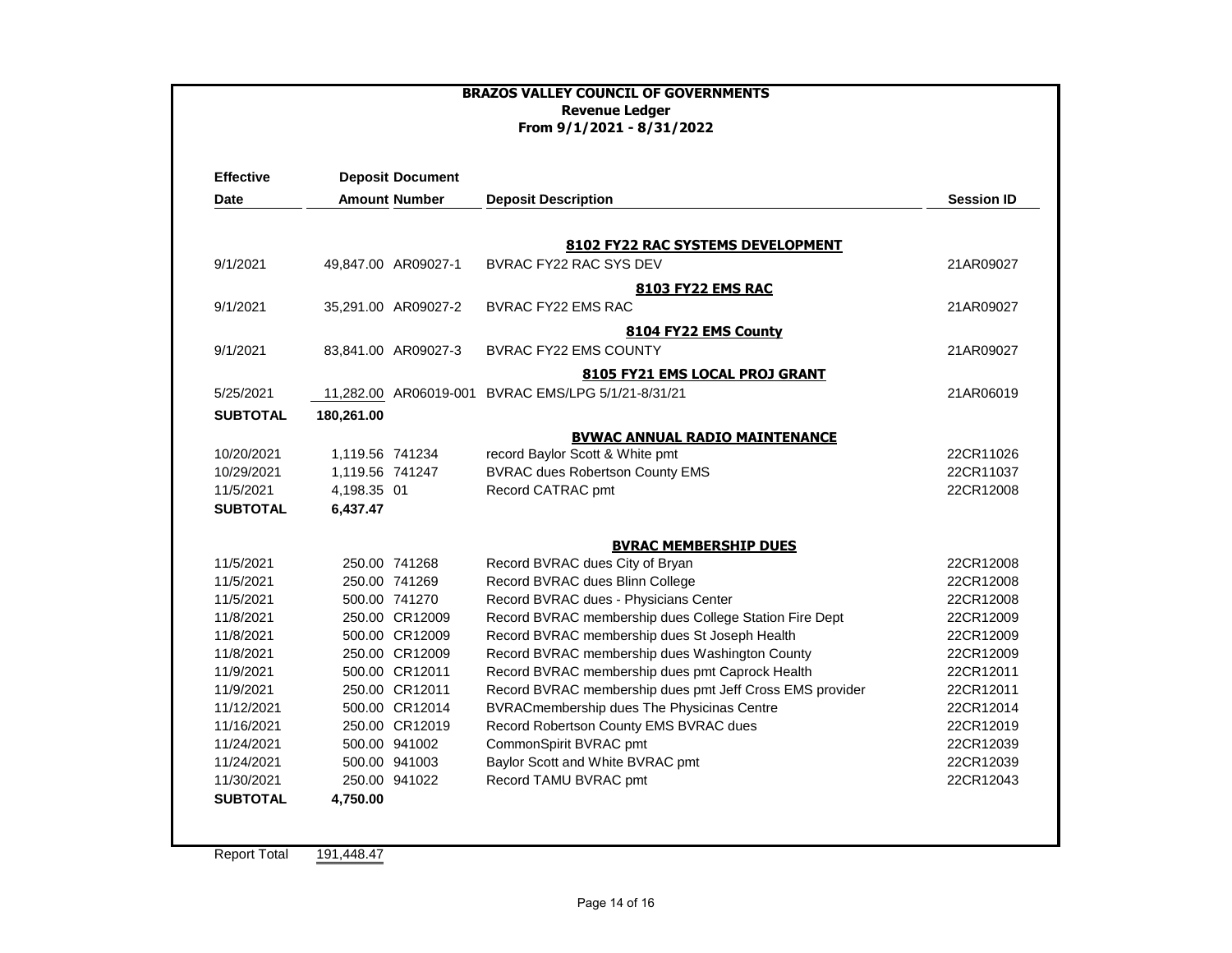## AGENCY MEMBERSHIP DUES AND FORMS 2022

1.10.22

| <b>Entity</b>                                   | <b>Date Paid</b> | <b>Amount</b> | <b>Date Rep Form</b> |
|-------------------------------------------------|------------------|---------------|----------------------|
|                                                 |                  |               | <b>Received</b>      |
| <b>Hospitals</b>                                |                  |               |                      |
| <b>Baylor Scott &amp; White Brenham</b>         |                  |               | 11/8/2021            |
| <b>Baylor Scott &amp; White College Station</b> | 11/24/2021       | \$500.00      | 10/11/2021           |
| <b>CAPROCK</b>                                  | 11/9/2021        | \$500.00      |                      |
| CHI St. Joseph Health Burleson Hospital         | 11/8/2021        | \$500.00      | 10/20/2021           |
| <b>CHI St. Joseph Health College Station</b>    |                  |               | 10/20/2021           |
| CHI St. Joseph Health Grimes Hospital           |                  |               | 11/3/2021            |
| CHI St. Joseph Health Madison Hospital          |                  |               |                      |
| <b>CHI St Joseph Health Regional Hospital</b>   | 11/24/2021       | \$500.00      | 12/2/2021            |
| <b>Encompass Health</b>                         |                  |               |                      |
| <b>Promises Brazos Valley</b>                   | 12/20/2021       | \$500.00      | 12/15/2021           |
| <b>SignatureCare</b>                            |                  |               |                      |
| <b>The Physicians Centre</b>                    | 11/5/2021        | \$500.00      | 10/20/2021           |
| <b>EMS Agencies</b>                             |                  |               |                      |
| <b>AirMed 12</b>                                |                  |               |                      |
| <b>Bryan Fire Deparment</b>                     | 11/5/2021        | \$250.00      | 1/4/2022             |
| <b>CHI St. Joseph EMS</b>                       | 11/18/2020       | \$250.00      | 12/9/2021            |
| <b>College Station Fire Department</b>          | 11/8/2021        | \$250.00      | 10/20/2021           |
| <b>Hilltop Lakes VFD</b>                        | 11/30/2021       | \$250.00      | 11/30/2021           |
| <b>Jewett EMS</b>                               | 1/5/2022         | \$250.00      | 1/5/2022             |
| <b>Reach Air Medical</b>                        | 11/9/2021        | \$250.00      | 11/8/2021            |
| <b>Robertson County EMS</b>                     | 11/16/2021       | \$250.00      | 10/20/2021           |
| <b>Texas A&amp;M University EMS</b>             | 11/30/2021       | \$250.00      | 10/22/2021           |
| <b>Washington County EMS</b>                    | 11/8/2021        | \$250.00      | 10/22/2021           |
| FRO's/ Other Institutions                       |                  |               |                      |
| <b>Brazos County Health District</b>            |                  |               | 10/25/2021           |
| <b>Washington County OEM</b>                    | 11/30/2021       | \$50.00       | 12/30/2021           |
| <b>Colleges</b>                                 |                  |               |                      |
| <b>Blinn College EMS Program</b>                | 11/5/2021        | \$250.00      | 10/20/2021           |

**unsure which CHI location to credit with payment**